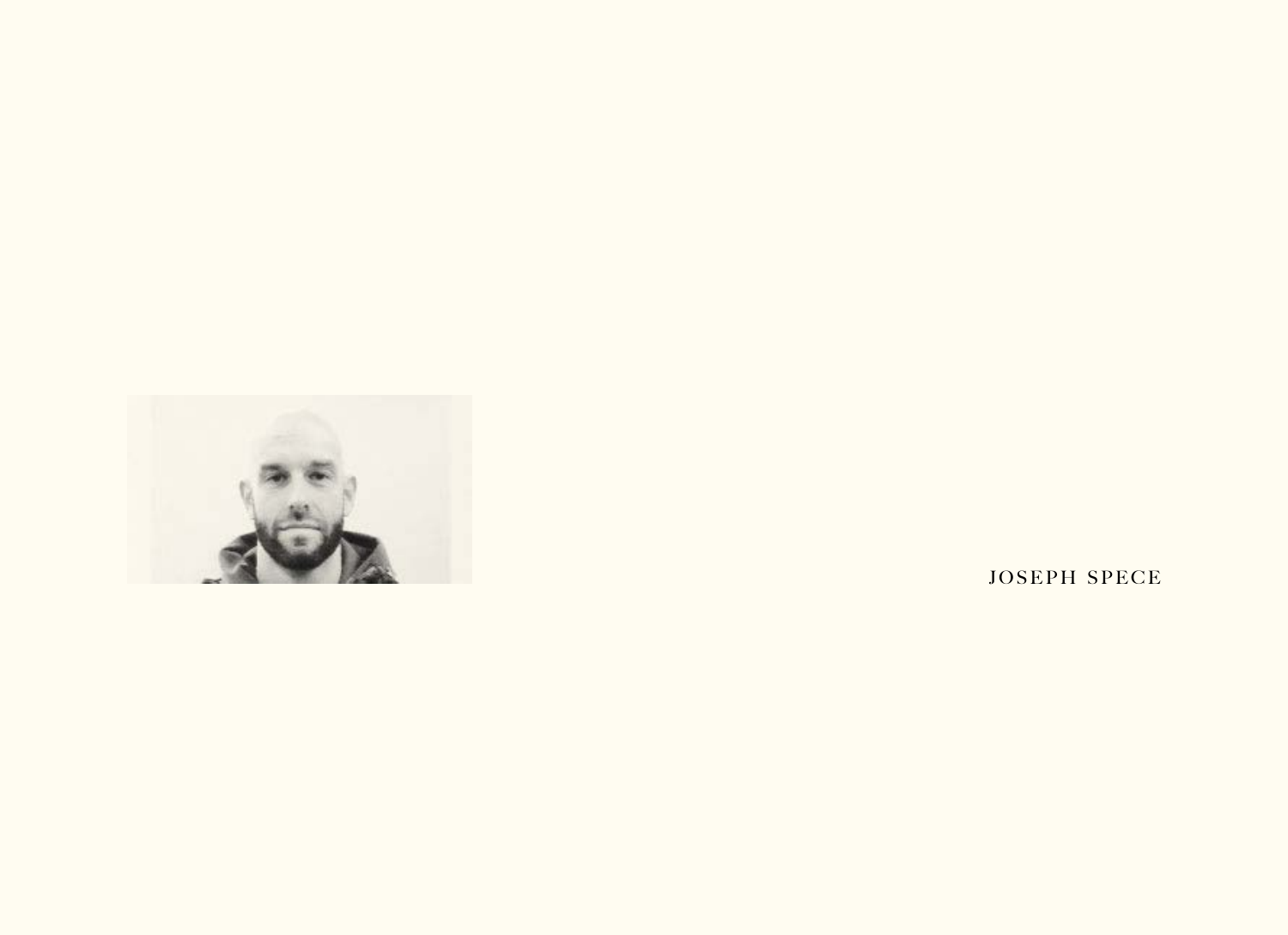## Apothecary Days

<sup>1</sup> S. Appelbaum.

<sup>2</sup> *"Di doman non c'è certezza,"* &c. <sup>3</sup> One of several associates in the act of making Humanities.

<sup>4</sup> *ibid*.

5 Stressedunstressedunstressed.

*Of humble social status, the son of a London livery-stable manager, John Keats became en- amored of Greek mythology and other studies but, orphaned, was compelled to apprentice him- self to a surgeon at the age of 15*. 1

Keats had the verse-matter massed like a clutch of coils, apt, directed from the first. He felt its intent vaguely those nights at Enfield,<sup>2</sup> lunches with Hunt,<sup>3</sup> fumbling with mint teastuffs & Abbey's<sup>4</sup> own Dar- jeeling.

*Commencement Day!* he might've thought. A livery-stable. Artemis beside a stag. It's supposed that Keats was poor at lunches. He was in the infirmary foyer betimes.

How the dactyls<sup>5</sup> peeled like small paper from his mouth's warm pink, borne on laboratory airs to buoy in bowls of talc.

John Keats didn't rue his lot, I think. On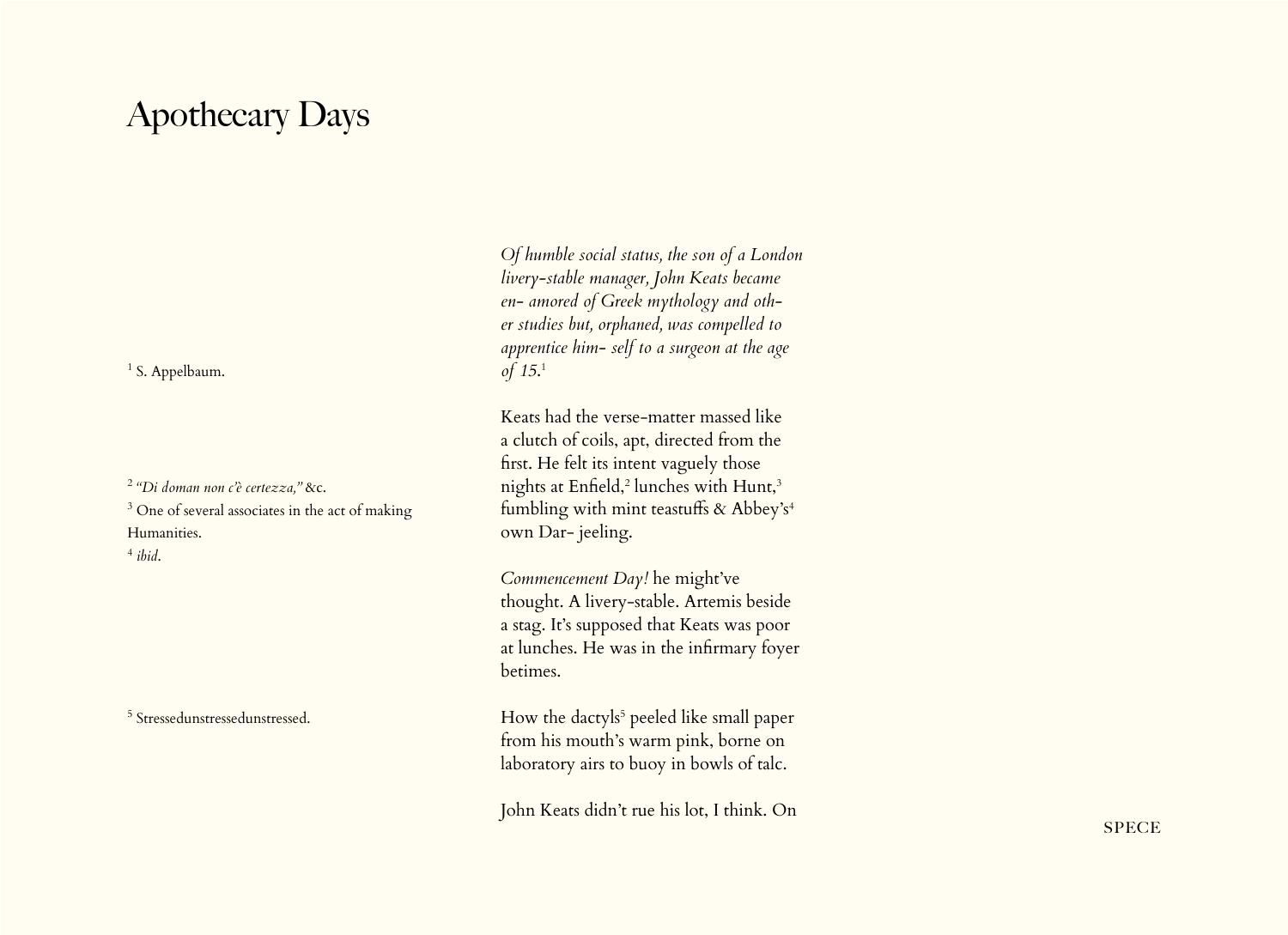Commencement Day, unswayed.

A scrap of his private papers came through:6 he told himself

> *The soul alone makes wax a master's candle.*

Next, unswayed, dozens of herbs in their unmarked jars, he wished the room a kind of loom.7 He found amongst these chicory root & fennel, apparently, to si bloods from the chaff;

> *(b.)* primrose and wintergreen into the steaming pot; *(c.)* sage and silver mullein got his breathing right.

It's apparent some orderly were aware. A resident mused the man was responsible, therefore, for what came after.

In the room, Keats: pestle high, a stone in his white fingers—a fragment like

<sup>6</sup> Conjecture.

<sup>7</sup> Incidental rhyme nearby, incidental poetic feeling, please.

**SPECE**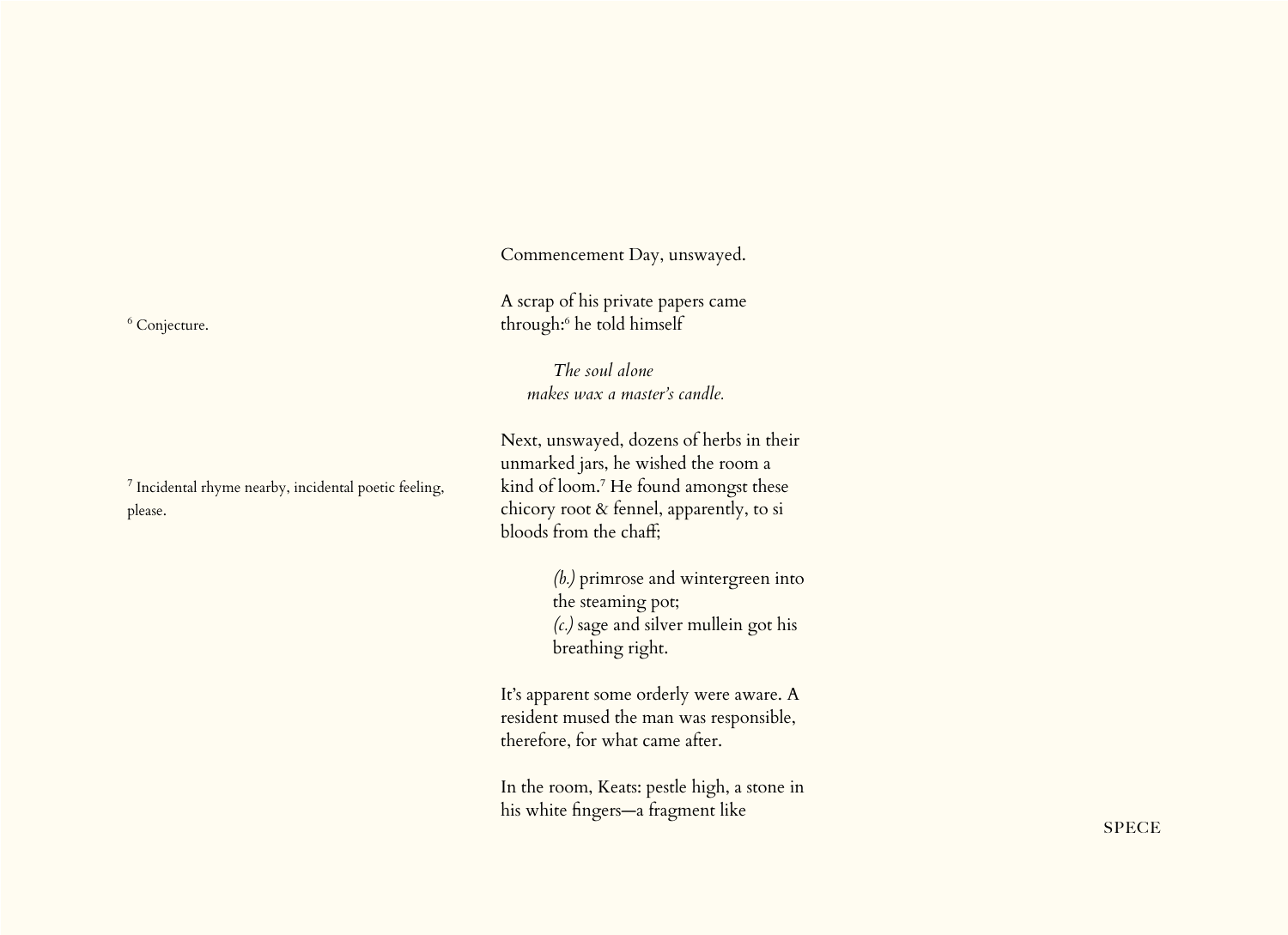*Nor suffer thy pale fore-head to be kiss'd By nightshade*

slipped. He drove it back.

A young boy testifies:

8 Whether stitch or whether balm is applied—?

 $-$ I stumbled in with cuts to mend.<sup>8</sup>

## /// //

The circles that Mr. Keats grew into were —beyond his purview. What a paltry thing, social style! In any case: Percy Shel- ley, Hazlitt, some talk of terms and jam. Indeed, Hunt couldn't keep him for the lime custards;<sup>9</sup> he headed back to Guy's,<sup>10</sup> loosed a cry like

*A lab alone, that's it,*

set the nurses aside, locked the door tight, bathed the thistle in lavender gums, juni- per, tonics. A chamomile purgative next, a fresh lancet, a fragment like

<sup>9</sup> & further sweets of that afternoon. <sup>10</sup> The infirmary in question.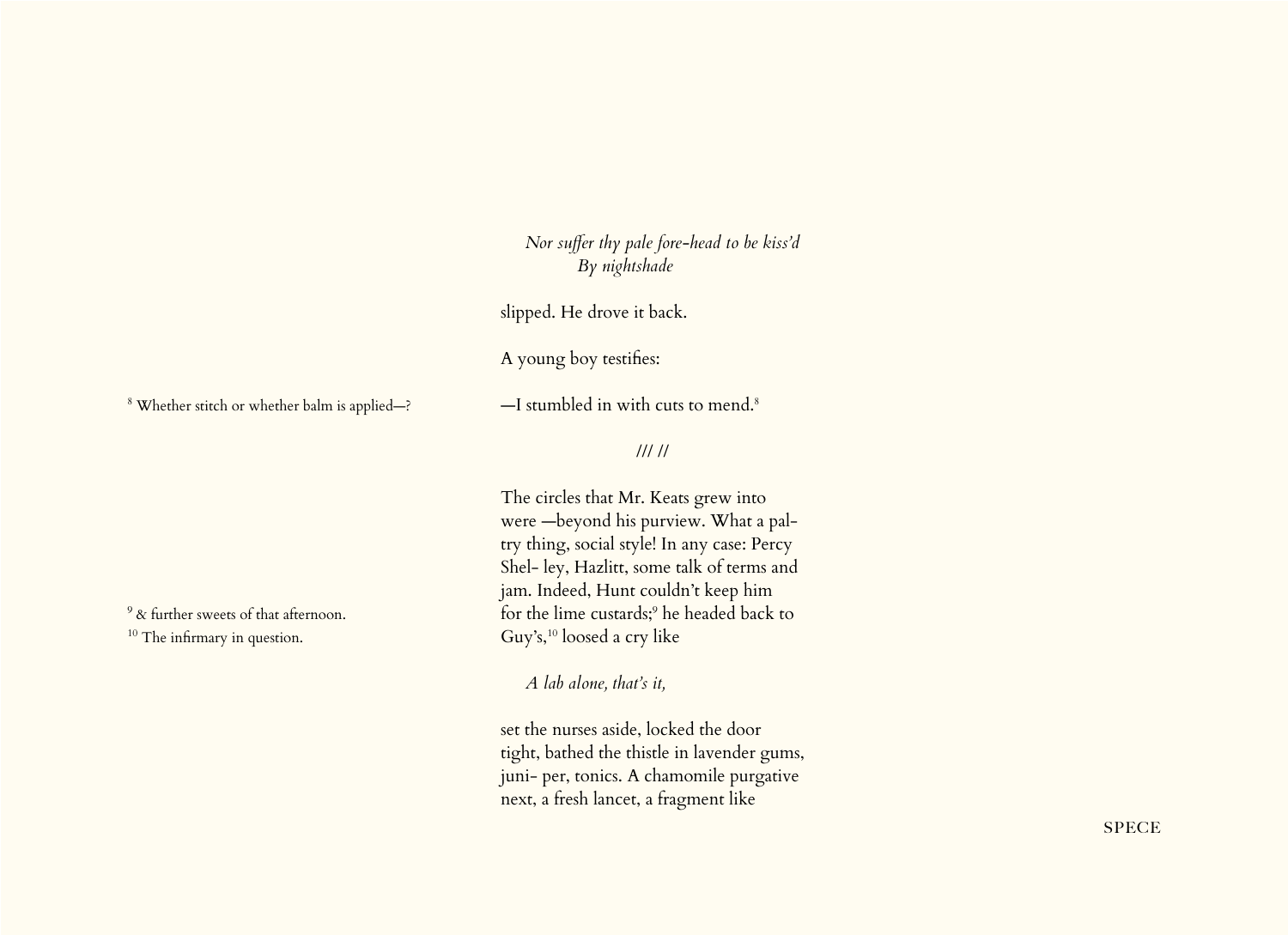*Make not your rosary of yew-berries, Nor let the beetle, nor the death-moth be Your mournful Psyche*

—the talcs!—like

*Turning to poison while the bee-mouth sips*

Those vapors—Again—

(Part of my thesis is who would put a poet in the bounds of an office will find a jar upset here and there, and also find red ap- petite stirring in the mineral.)

Now with Keats. Now with the lancet & fleam & this room he ought at find a lover to aid, be unswayed, recover! A man of Romeo's sort to make meaning, for whom he'd fashion a hemlock nectar,<sup>11</sup> a flask undercover. From a nurse with ear at the door,<sup>12</sup> Keats:

—Balthazar beside he'd find me here, du- cats for a dram of bane to drink off if

<sup>11</sup> Whose taste profile is chinotto; and forensics have not got further.

<sup>12</sup> Conjecture from source. Conjecture.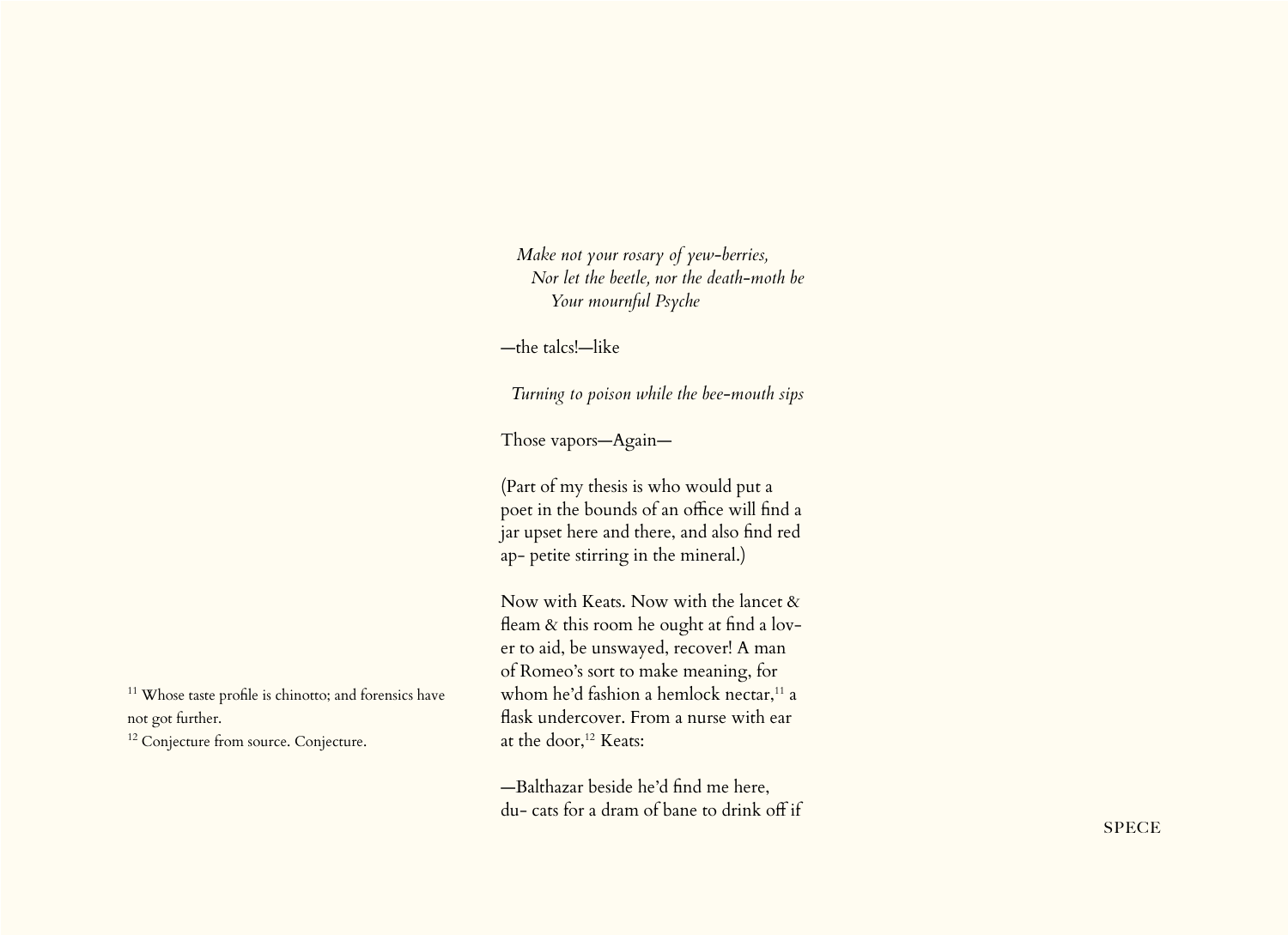<sup>13</sup> A failure of nerve for the nurse, who might've burst in right after: —*If* truth be dire, sir?

truth be dire.<sup>13</sup>

Keats, taking the Shakespeare further:

*Or was Juliet right to fall on a dagger*

///// /

After which J.K. requested a short sabbat- ical. We find him long swaying on the Wye<sup>14</sup> and feeling fey, mist-lost for each day he'd passed in that mortar.

He moored a matte green boat in the lakeside sludge, marked.

The noon was lone and morning he'd return to Southwark, coat in hand. He let a fragment fly like

*Among the river shallows, borne aloft* 

—it found no home, is.

<sup>14</sup> A body of water.